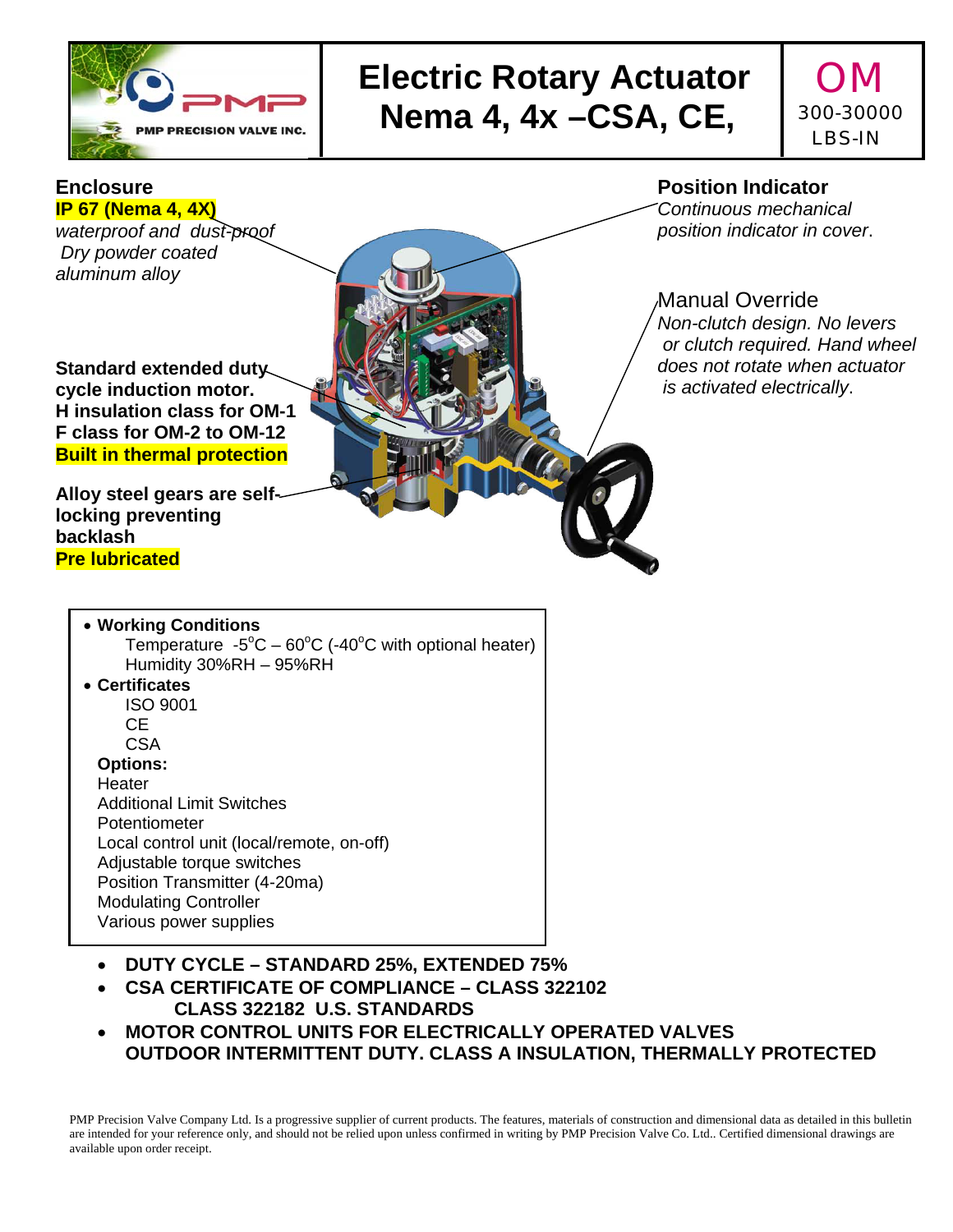

### **Electric Rotary Actuator | OM Nema 4, 4x –CSA, CE,**

300-30000 LBS-IN

## **SPECIFICATIONS**

|              |                              |        |                 |                 |              |                                    |  | 12V / 24V          |  |               |               |              |       |      |                    |               |      |       |
|--------------|------------------------------|--------|-----------------|-----------------|--------------|------------------------------------|--|--------------------|--|---------------|---------------|--------------|-------|------|--------------------|---------------|------|-------|
|              | <b>Model</b><br>Torque Speed |        |                 |                 | <b>Motor</b> |                                    |  | <b>Motor Speed</b> |  | 12V DC / AC   |               |              |       |      | <b>24V DC / AC</b> |               |      |       |
| No.          |                              | in/lbs | $90^\circ$      | <b>Power</b>    |              | 12 V                               |  | 24 V               |  | Run           |               | <b>Start</b> | Lock  |      | Run                | <b>Start</b>  | Lock |       |
| OM-1         |                              | 310    | 15 <sub>s</sub> | 10 W            |              | 3600/min                           |  | 3600/min           |  | 1.9A          |               | 2.0A         | 2.8A  |      | 1.1A               | 1.1A          |      | 1.6A  |
| OM-2         |                              | 797    | 15 <sub>s</sub> | 40 W            |              | 1800/min                           |  | 1800/min           |  | 3.4A          |               | 5.2A         | 16.5A |      | 2.2A               | 4.5A          |      | 14.5A |
| OM-3         |                              | 1328   | 22s             | 40 W            |              | 1800/min                           |  | 1800/min           |  | 4.4A          |               | 4.9A         | 16.5A |      | 2.4A               | 5.0A          |      | 14.5A |
| OM-4         |                              | 3542   | 16s             | 80 W            |              | 1800/min                           |  | 1800/min           |  | 16.1A         |               | 16.1A        | 33.0A |      | 8.5A               | 9.2A          |      | 30.0A |
| OM-5         |                              | 4427   | 22s             | 80 W            |              | 1800/min                           |  | 1800/min           |  | 14.1A         |               | 13.5A        | 33.0A |      | 7.5A               | 9.0A          |      | 30.0A |
| OM-6         |                              | 5756   | 28 s            | 80 W            |              | 1800/min                           |  | 1800/min           |  | 12.3A         |               | 12.5A        | 33.0A |      | 7.0A               | 8.5A          |      | 30.0A |
| OM-7         |                              | 8855   | 46 s            | 80 W            |              |                                    |  | 1800/min           |  |               |               |              |       |      | 6.8A               | 7.8A          |      | 30.0A |
| OM-8         |                              | 13282  | 46 s            | 80 W            |              |                                    |  | 1800/min           |  |               |               |              |       |      | 8.1A               | 8.0A          |      | 30.0A |
| OM-9         |                              | 17709  | 58 s            | 80 W            |              |                                    |  | 1800/min           |  |               |               |              |       |      | 8.8A               | 11.0A         |      | 26.0A |
|              | OM-10                        | 22137  | 58 s            | 80 W            |              |                                    |  | 1800/min           |  |               |               |              |       |      | 11.8A              | 11.0A         |      | 26.0A |
|              | OM-11                        | 26564  | 58 s            | 220 W           |              |                                    |  | 1800/min           |  |               |               |              |       |      | 15.1A              | 11.0A         |      | 33.0A |
|              | OM-12                        | 30991  | 58 s            | 220 W           |              |                                    |  | 1800/min           |  |               |               |              |       |      | 17.8A              | 12.0A         |      | 33.0A |
|              |                              |        |                 |                 |              |                                    |  | 120V / 240V        |  |               |               |              |       |      |                    |               |      |       |
| Model Torque |                              |        | Speed 90°       |                 |              | <b>Motor</b><br><b>Motor Speed</b> |  |                    |  |               | <b>120VAC</b> |              |       |      |                    | <b>240VAC</b> |      |       |
| No.          | in/lbs                       |        | 60HZ            | <b>50HZ</b>     |              | <b>Power</b>                       |  | 60HZ               |  | <b>50HZ</b>   | Run           | <b>Start</b> |       | Lock | Run                | <b>Start</b>  |      | Lock  |
| OM-1         | 310                          |        | 12s             | 13s             |              | <b>10W</b>                         |  | 3600/min           |  | 3000/min      | 0.6A          | 0.6A         |       | 0.7A | 0.3A               | 0.4A          |      | 0.4A  |
| $OM-2$       | 797                          |        | 15s             | 17s             |              | 40W                                |  | 1720/min           |  | 1450/min      | 1.0A          | 1.8A         |       | 1.6A | 0.5A               | 0.8A          |      | 0.9A  |
| OM-3         | 1328                         |        | 22s             | 26s             |              | 40W                                |  | 1720/min           |  | 1450/min      | 1.2A          | 1.8A         |       | 1.6A | 1.0A               | 1.2A          |      | 0.9A  |
| OM-4         | 3542                         |        | 16s             | 18 <sub>s</sub> |              | 80W                                |  | 1720/min           |  | 1420/min      | 1.9A          | 3.8A         |       | 3.6A | 1.1A               | 2.0A          |      | 2.2A  |
| OM-5         | 4427                         |        | 22s             | 25s             |              | 80W                                |  | 1720/min           |  | 1450/min 2.0A |               | 3.8A         |       | 3.6A | 1.1A               | 2.0A          |      | 2.2A  |
| OM-6         | 5756                         |        | 28s             | 31s             |              | 80W                                |  | 1720/min           |  | 1450/min 2.1A |               | 3.8A         |       | 3.6A | 1.1A               | 2.0A          |      | 2.2A  |
| OM-7         | 8855                         |        | 46s             | 55s             |              | 120W                               |  | 1720/min           |  | 1450/min 3.1A |               | 8.5A         |       | 9.0A | 1.4A               | 4.1A          |      | 5.0A  |
| OM-8         | 13282                        |        | 46s             | 55s             |              | 120W                               |  | 1720/min           |  | 1450/min      | 3.3A          | 9.0A         |       | 9.0A | 1.6A               | 4.4A          |      | 5.0A  |
| OM-9         | 17709                        |        | 58s             | 70s             |              | 180W                               |  | 1720/min           |  | 1450/min      | 3.3A          | 5.8A         |       | 5.9A | 2.1A               | 3.8A          |      | 3.6A  |
| OM-10        | 22137                        |        | 58s             | 70s             |              | 180W                               |  | 1720/min           |  | 1450/min 4.0A |               | 6.5A         |       | 5.9A | 2.3A               |               | 4.0A | 3.6A  |
| OM-11        | 26564                        |        | 58s             | 70s             |              | 180W                               |  | 1720/min           |  | 1450/min      | 4.5A          | 3.5A         |       | 5.9A | 2.5A               | 4.2A          |      | 3.6A  |
| OM-12        | 30991                        |        | 58s             | 70s             |              | 220W                               |  | 1720/min           |  | 1420/min      | 4.0A          | 8.0A         | 7.5A  |      | 2.4A               | 4.4A          |      | 4.8A  |
| OM-13        | 39846                        |        | 80s             | 95s             |              | 220W                               |  | 1720/min           |  | 1420/min 4.2A |               | 8.0A         |       | 7.5A | 2.4A               | 4.8A          |      | 4.8A  |

|                 | <b>THREE PHASE</b>  |                 |                 |                    |          |             |      |              |      |      |              |      |            |              |      |
|-----------------|---------------------|-----------------|-----------------|--------------------|----------|-------------|------|--------------|------|------|--------------|------|------------|--------------|------|
| Model           | Speed 90°<br>Torque |                 | <b>Motor</b>    | <b>Motor Speed</b> |          | <b>220V</b> |      |              | 380V |      |              | 440V |            |              |      |
| No.             | in/lbs              | <b>I</b> 60HZ   | 50HZ            | Power              | 60HZ     | <b>50HZ</b> | Run  | <b>Start</b> | Lock | Run  | <b>Start</b> | Lock | <b>Run</b> | <b>Start</b> | Lock |
| OM <sub>2</sub> | 797                 | 15 s            | 17 <sub>s</sub> | 40W                | 1720/min | 1450/min    | 0.8A | 1.4A         | 1.5A | 0.4A | 0.7A         | 0.7A | 0.4A       | 0.9A         | 0.6A |
| OM <sub>3</sub> | 1328                | 22 <sub>s</sub> | 26 s            | 40W                | 1720/min | 1450/min    | 0.8A | 1.4A         | 1.5A | 0.4A | 0.7A         | 0.7A | 0.4A       | 0.9A         | 0.6A |
| OM-4            | 3542                | 16 s            | 18 <sub>s</sub> | 80W                | 1720/min | 1450/min    | 1.0A | 1.8A         | 2.3A | 0.7A | 1.3A         | 1.5A | 0.6A       | 1.4A         | 1.4A |
| OM <sub>5</sub> | 4427                | 22 <sub>s</sub> | 25 <sub>s</sub> | 80W                | 1720/min | 1450/min    | 1.0A | 1.8A         | 2.3A | 0.7A | 1.3A         | 1.5A | 0.6A       | 1.4A         | 1.4A |
| OM-6            | 5756                | 28 <sub>s</sub> | 31 <sub>s</sub> | 80W                | 1720/min | 1450/min    | 1.0A | 1.8A         | 2.3A | 0.7A | 1.3A         | 1.5A | 0.6A       | 1.4A         | 1.4A |
| OM-7            | 8855                | 46 s            | 55s             | 120W               | 1720/min | 1450/min    | 0.9A | 2.0A         | 2.2A | 0.7A | .2A          | 1.4A | 0.5A       | 1.3A         | 1.3A |
| OM-8            | 13282               | 46 s            | 55s             | 120W               | 1720/min | 1450/min    | 1.0A | 2.4A         | 2.6A | 0.7A | .5A          | 1.5A | 0.6A       | 1.2A         | 1.2A |
| OM-9            | 17709               | 58 s            | 70 s            | 180W               | 1720/min | $1450/m$ in | 1.3A | 3.7A         | 3.9A | 0.7A | 2.0A         | 2.3A | 0.7A       | 2.0A         | 2.2A |
| OM-10           | 22137               | 58 s            | 70 s            | 180W               | 1720/min | 1450/min    | 1.3A | 3.4A         | 3.9A | 0.7A | 2.0A         | 2.4A | 0.7A       | 2.0A         | 2.2A |
| OM-11           | 26564               | 58 s            | 70 s            | 180W               | 1720/min | 1450/min    | 1.3A | 3.5A         | 3.9A | 0.7A | 2.0A         | 2.4A | 0.7A       | 2.0A         | 2.2A |
| OM-12           | 30991               | 58 s            | 70 s            | 220W               | 1720/min | 1450/min    | 1.5A | 4.8A         | 5.4A | 0.9A | 2.5A         | 2.5A | 0.8A       | 2.6A         | 2.4A |
| $OM-13$         | 39846               | 80 <sub>s</sub> | 95 <sub>s</sub> | 220W               | 1720/min | 1450/min    | 1.5A | 4.9A         | 5.4A | 1.0A | 2.5A         | 2.5A | 0.8A       | 2.6A         | 2.4A |

PMP Precision Valve Company Ltd. Is a progressive supplier of current products. The features, materials of construction and dimensional data as detailed in this bulletin are intended for your reference only, and should not be relied upon unless confirmed in writing by PMP Precision Valve Co. Ltd.. Certified dimensional drawings are available upon order receipt.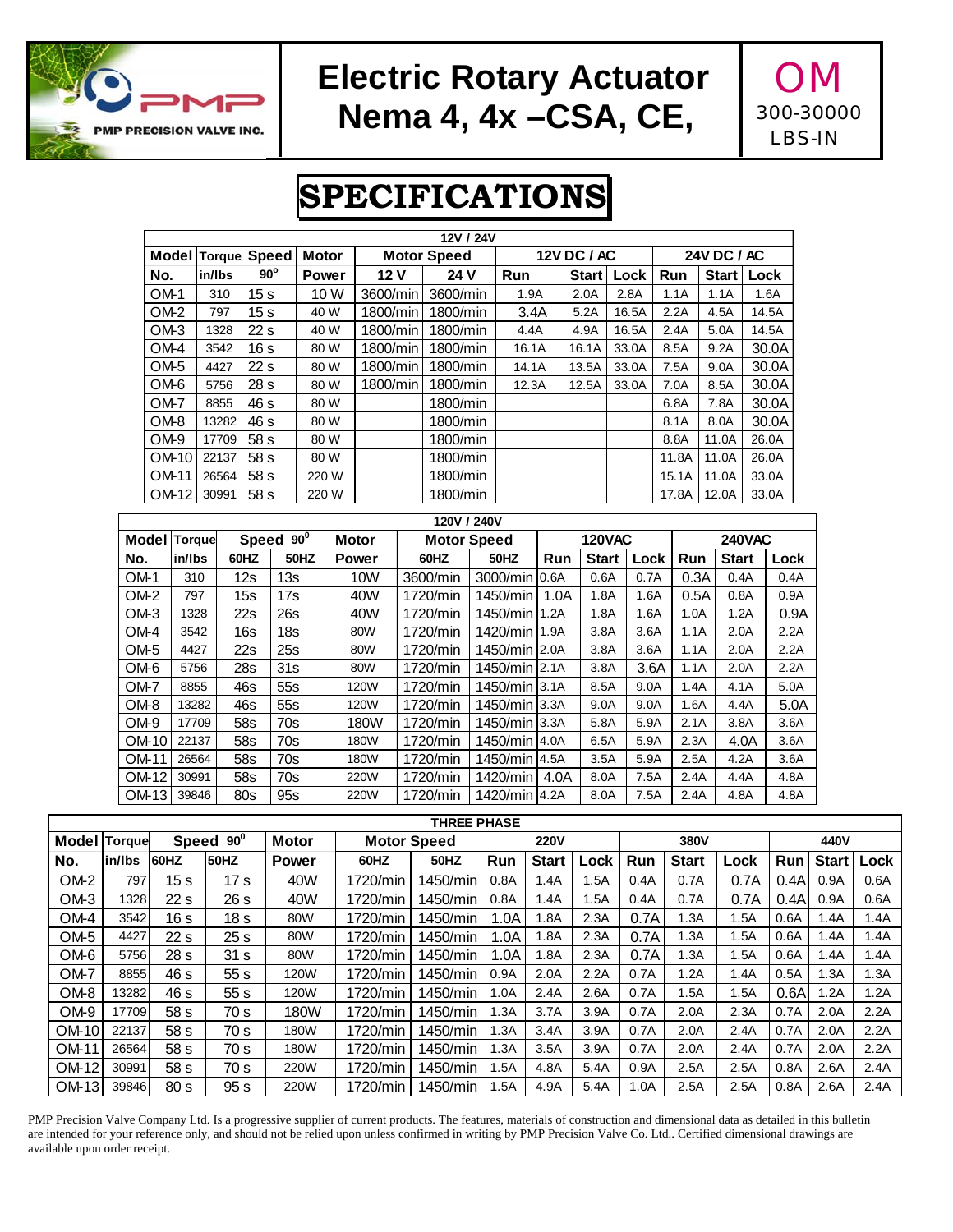

### **Electric Rotary Actuator | OM Nema 4, 4x –CSA, CE,**



# **DIMENSIONS**

| Model OM-1            |                          |                 |  |  |  |  |
|-----------------------|--------------------------|-----------------|--|--|--|--|
| A                     | in                       | 4.25            |  |  |  |  |
|                       | mm                       | 108             |  |  |  |  |
| B                     | in                       | 0.31            |  |  |  |  |
|                       | mm                       | 8               |  |  |  |  |
| $\overline{\text{c}}$ | mm                       | $45^\circ$      |  |  |  |  |
| D                     | in                       | 7.28            |  |  |  |  |
|                       | mm                       | 185             |  |  |  |  |
| E                     | in                       | 0.59            |  |  |  |  |
|                       | mm                       | 15              |  |  |  |  |
| F                     | in                       | 1.42            |  |  |  |  |
|                       | mm                       | 36              |  |  |  |  |
| G                     | mm                       | M <sub>5</sub>  |  |  |  |  |
| H                     | in                       | 0.16            |  |  |  |  |
|                       | mm                       | 4               |  |  |  |  |
| Ī                     | mm                       | M6              |  |  |  |  |
| J                     | in                       | 0.24            |  |  |  |  |
|                       | mm                       | 6               |  |  |  |  |
| Κ                     | in                       | 1.97            |  |  |  |  |
|                       | mm                       | $\overline{50}$ |  |  |  |  |
| L                     | $\overline{\mathsf{in}}$ | 0.55            |  |  |  |  |
|                       | mm                       | 14              |  |  |  |  |
| М                     | Ϊn                       | 0.75            |  |  |  |  |
|                       | mm                       | 19              |  |  |  |  |
| Ñ                     |                          | 1               |  |  |  |  |
| S                     |                          | 1/2 NPT         |  |  |  |  |
| ISO 5211              |                          | F03/F07         |  |  |  |  |



|     | MODEL          | $OM-2-3$       | $LOM-4-5-6$     |  |  |  |
|-----|----------------|----------------|-----------------|--|--|--|
| A   | in             | 7.87           | 11.81           |  |  |  |
|     | m <sub>m</sub> | 200            | 300             |  |  |  |
| B   | in             | 7.87           | 9.21            |  |  |  |
|     | mm             | 200            | 234             |  |  |  |
| C   | in             | 12.99          | 14.96           |  |  |  |
|     | mm             | 330            | 380             |  |  |  |
| D   | in             | 8.11           | 10.87           |  |  |  |
|     | mm             | 206            | 276             |  |  |  |
| E   | in             | 1.18           | 1.57            |  |  |  |
|     | m <sub>m</sub> | 30             | 40              |  |  |  |
| F   | in             | 4.92           | 7.68            |  |  |  |
|     | mm             | 125            | 195             |  |  |  |
| G   | in             | 0.87           | 1.50            |  |  |  |
| MAX | mm             | 22             | 38              |  |  |  |
| H   | in             | 2.76           | 4.02            |  |  |  |
|     | mm             | 70             | 102             |  |  |  |
| I   | in             | 0.16           | 0.16            |  |  |  |
|     | mm             | 4              | 4               |  |  |  |
| M   |                | M <sub>8</sub> | M <sub>10</sub> |  |  |  |
| N   | in             | 0.08           | 0.08            |  |  |  |
|     | mm             | $\overline{2}$ | 2               |  |  |  |
| S   | m <sub>m</sub> | $1/2$ NPT      | $1/2$ NPT       |  |  |  |
|     | ISO 5211       | F07            | F10             |  |  |  |



|   | MODEL          | $OM - 7 - 8$     |  |  |  |  |  |
|---|----------------|------------------|--|--|--|--|--|
| A | in             | 20.5             |  |  |  |  |  |
|   | mm             | 520              |  |  |  |  |  |
| B | in             | 13.4             |  |  |  |  |  |
|   | mm             | 340              |  |  |  |  |  |
| С | in             | 8.7              |  |  |  |  |  |
|   | m <sub>m</sub> | 220              |  |  |  |  |  |
| D | in             | 15.0             |  |  |  |  |  |
|   | mm             | 382              |  |  |  |  |  |
| E | in             | 2.4              |  |  |  |  |  |
|   | mm             | 60               |  |  |  |  |  |
| F | mm             | $45^\circ$       |  |  |  |  |  |
| G | in             | 5.5              |  |  |  |  |  |
|   | mm             | 140              |  |  |  |  |  |
| H | in             | 2.6              |  |  |  |  |  |
|   | mm             | 65               |  |  |  |  |  |
| Ï |                | M16              |  |  |  |  |  |
| J | in             | 0.2              |  |  |  |  |  |
|   | mm             | 4                |  |  |  |  |  |
| K | in             | 7.1              |  |  |  |  |  |
|   | mm             | 180              |  |  |  |  |  |
| г | in             | 0.4              |  |  |  |  |  |
|   | mm             | 10               |  |  |  |  |  |
| M | in             | 1.4              |  |  |  |  |  |
|   | mm             | 35               |  |  |  |  |  |
| N | in             | $\overline{0.1}$ |  |  |  |  |  |
|   | mm             | $\overline{2}$   |  |  |  |  |  |
| s | mm             | $1/2$ NPT        |  |  |  |  |  |
|   | ISO 5211       | F14              |  |  |  |  |  |



















PMP Precision Valve Company Ltd. Is a progressive supplier of current products. The features, materials of construction and dimensional data as detailed in this bulletin are intended for your reference only, and should not be relied upon unless confirmed in writing by PMP Precision Valve Co. Ltd.. Certified dimensional drawings are available upon order receipt.